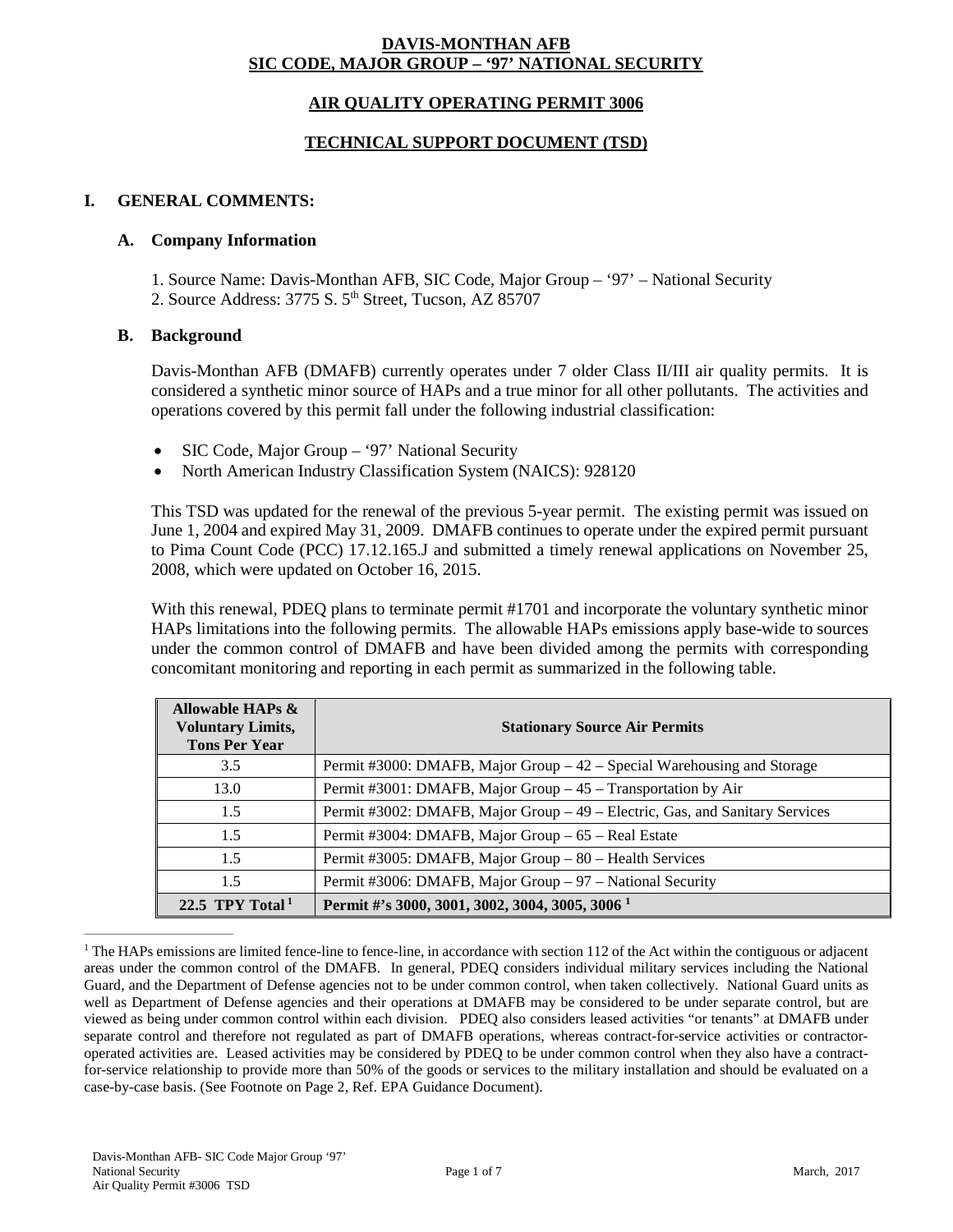## Permitting History

The Pima County Department of Environmental Quality (PDEQ) received a Title V permit application from DMAFB on May 9, 1995. Later, in April 1996 DMAFB submitted a significant revision to establish voluntary and federally enforceable emission limits on hazardous air pollutants (HAPs) to remain below major source levels under Section 112 of the Act and within the meaning in PCC 17.04.340.A.128.b. This was done in part to avoid federally applicable requirements in 40 CFR Part 63, Subpart GG – National Emission Standards for Aerospace Manufacturing and Rework Facilities. As a result, PDEQ issued Permit # 1701 to DMAFB in August of 1998 limiting the HAP emission to below major source levels and establishing DMAFB as a synthetic minor source of HAP.

Davis-Monthan AFB continued to operate under Permit #1701until the permit was renewed in 2003. At that time DMAFB submitted applications and a strategy to divide the operations and activities into functionally distinct industrial SIC Code Groupings, on the basis of the definition of a major stationary source under 40 CFR §70.2 and EPA Guidance.<sup>2</sup> PDEQ subsequently issued 7 separate synthetic minor stationary source permits for criteria air pollutants in June  $2004$  (Permit #'s  $3000 - 3006$ ), while maintaining the existing synthetic minor HAPs permit (Permit # 1701). Permit # 3003 was later terminated on December 2005 as a result of the removal of a lone diesel generator covered under the permit.

On May 28, 2009, DMAFB submitted a Title V application for the renewal and combination of the Criteria and HAPs permits into one permit. DMAFB later withdrew the Title V application on April 2, 2015 and reapplied on October 16, 2015 for synthetic minor permits under the functionally distinct industrial SIC Code Groupings.

# **C. Attainment Classification**

The DMAFB is located in an area that is in attainment for all pollutants.

# **II. SOURCE DESCRIPTION**

# **A. Process Description**

Davis-Monthan Air Force Base (DMAFB) is a key Air Combat Command (ACC) installation of the United States Air Force (USAF). The base is located approximately five miles south-southeast of downtown Tucson, Arizona. The 355th Fighter Wing (355 FW) is the host unit, providing medical, logistical, mission, and operational support to all assigned units. As the location of the USAF Materiel Command's 309th Aerospace Maintenance and Regeneration Group (AMARG), Davis-Monthan AFB is the aircraft boneyard for excess military and government aircraft. Davis-Monthan AFB is a large multifaceted installation which is comparable in size and function to a small city. Specifically, the base has operations including, but not limited to: retail markets, hospital and dental clinics, public works, warehouse facilities, utilities, recreational facilities, an airfield, maintenance operations, and auto/wood hobby shops.

The activities and operations covered under this SIC Code Major group incudes but is not limited to munitions and security related fuel storage and dispensing facilities and solvent degreasing/cleaning operations. This permit also provides specific monitoring and reporting for open burning and helicopter restricted visibility training activities that falls under this SIC Code Major group.

# **B. Operating Capacity and Schedule**

\_\_\_\_\_\_\_\_\_\_\_\_\_\_\_\_\_\_\_\_\_\_\_

The operating schedule at the facility is not limited and the equipment is permitted for operation 7/days/week, 24 hours a day, 365 days a year subject to the fuel limitations in the equipment list.

<sup>&</sup>lt;sup>2</sup> Reference: EPA Guidance Document: Major Source Determinations for Military Installations under the Air Toxics, New Source Review, and Title V Operating Permit Programs of the Clean Air Act", dated August 2, 1996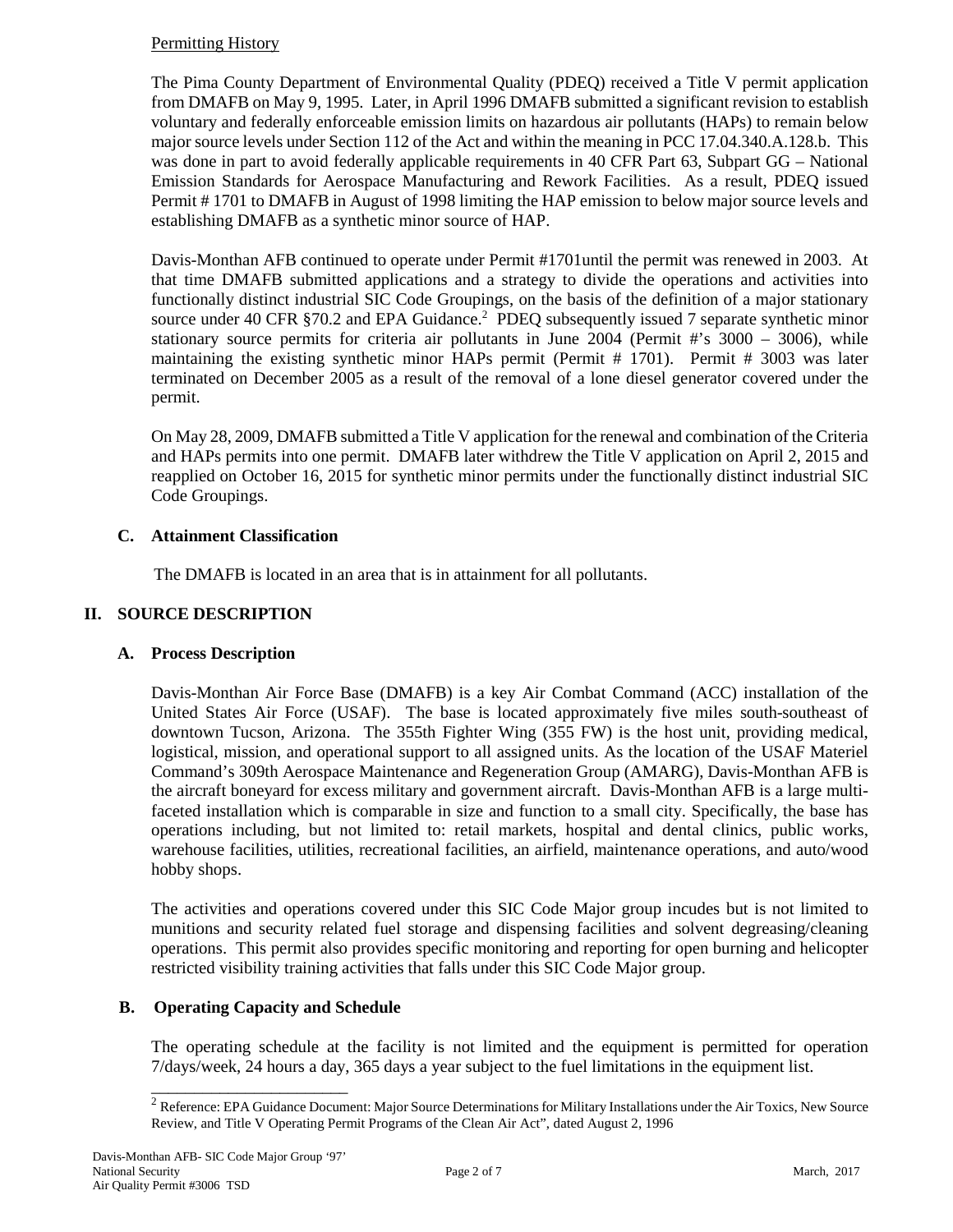## **C. Air Pollution Control Equipment**

Permitted gasoline storage tanks are equipped with submerged fill tubes and Stage I vapor recovery systems as applicable. Permitted solvent degreasing/cleaning units are equipped with lids or drain-back devices to prevent solvent evaporation when not in use.

## **III. REGULATORY HISTORY**

DMAFB is currently in compliance with all Pima County Code requirements.

### **IV. EMISSIONS ESTIMATES**

DMAFB conducts activities and operations that have a potential to emit Hazardous Air Pollutants in excess of major source thresholds without voluntarily accepted emission limitations and operating restrictions in this and other permits to limit HAPs emissions to less than major source levels (< 22.5 tons/year).

Emission estimates for gasoline fuel storage and dispensing facilities were derived using standard emission factors and methods from AP-42 Compilation of Air Pollution Emission Factors – Volume 1: Stationary and Area Sources and/or factors in the Air Emissions Guide for Air Force Stationary Sources, October 2014. Estimates for miscellaneous chemical/materials issues are derived using mass balance methods. The PTE has been calculated using the permitted voluntary fuel throughput limitations and emission estimates provided in the application along with synthetic HAP emission limitations.

The permit also requires the Permittee to maintain additional records for miscellaneous chemical/materials issues for sources covered by this permit (SIC major group '97') by using a materials inventory system to track the mass of combined and individual HAP emitted from materials issues using mass balance methods.

| <b>Controlled<sup>1</sup></b> Facility-Wide Potential Emissions of Pollutants (tons/yr) |           |           |      |      |      |                 |                   |     |              |               |
|-----------------------------------------------------------------------------------------|-----------|-----------|------|------|------|-----------------|-------------------|-----|--------------|---------------|
| <b>NSPS</b><br><b>Conventional or Criteria Air Pollutant</b><br><b>HAPs</b>             |           |           |      |      |      |                 |                   |     |              |               |
| $PM_{2.5}$                                                                              | $PM_{10}$ | <b>PM</b> | NOx  | VOC- | CO   | SO <sub>2</sub> | Lead <sup>2</sup> | N/A | <b>Total</b> | <b>Single</b> |
| 0.00                                                                                    | 0.00      | 0.00      | 0.00 | 3.32 | 0.00 | 0.00            | Negligible        | N/A | < 1.5        | < 0.05        |

The following table outlines DMAFB's potential to emit pollutants.

 $1$  PTE is calculated on voluntary limitations on gasoline throughput for storage and dispensing facilities and estimated annual evaporation losses from solvent degreasing units.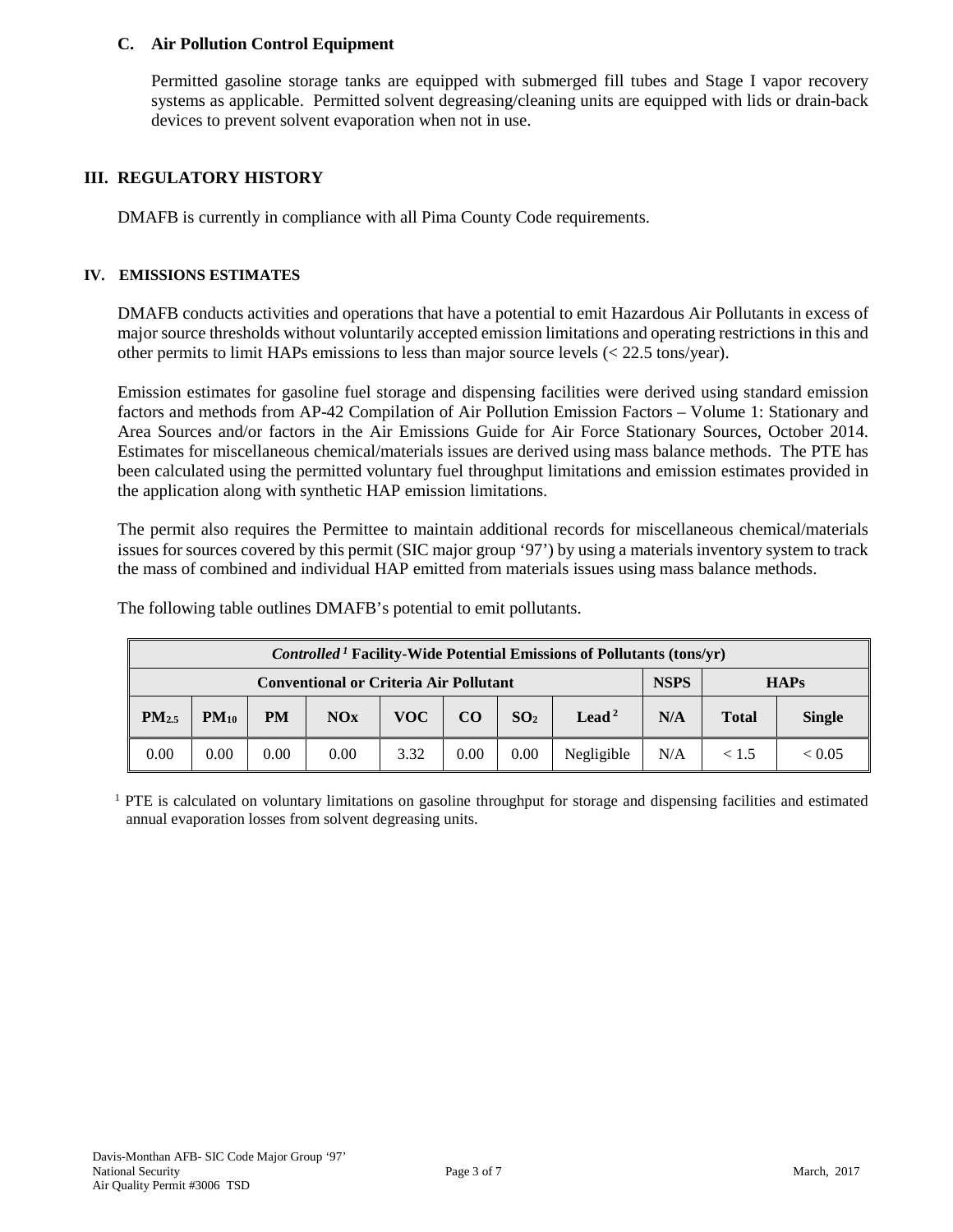## **V. APPLICABLE REQUIREMENTS**

#### **40 CFR, Part 60 Standards of Performance for New Stationary Sources**

Appendix A Test Methods

#### **40 CFR, Part 63 National Emissions Standards for Hazardous Air Pollutants for Source Categories**

| Subpart A | <b>General Provisions</b>                                |
|-----------|----------------------------------------------------------|
|           | Subpart CCCCCC NESHAP for Gasoline Dispensing Facilities |

### **Pima County Code Title 17, Chapter 17.12 – Permits and Permit Revisions**

#### **Article I – General Provisions**

| 17.12.010 | <b>Statutory Authority</b>                            |
|-----------|-------------------------------------------------------|
| 17.12.020 | Planning, Constructing, or Operating Without a Permit |
| 17.12.040 | Reporting requirements                                |
| 17.12.045 | Test methods and procedures                           |
| 17.12.050 | Performance tests                                     |
| 17.12.080 | Permit Display or Posting                             |

### **Article II – Individual Source Permits**

| 17.12.165 | Permit application processing procedures for Class II and Class III permits                |
|-----------|--------------------------------------------------------------------------------------------|
| 17.12.185 | Permit contents for Class II and Class III permits                                         |
| 17.12.190 | Permits containing synthetic emission limitations and standards                            |
| 17.12.235 | Permit Changes that require a permit revision                                              |
| 17.12.240 | Procedures for certain changes that do not require a permit revision Class II or Class III |
| 17.12.255 | <b>Minor Permit Revision</b>                                                               |
| 17.12.260 | <b>Significant Permit Revision</b>                                                         |
| 17.12.270 | Permit Reopenings – Revocation and reissuance – Termination                                |
| 17.12.350 | Material permit condition                                                                  |
|           |                                                                                            |

#### **Article VI – Individual Source Permits**

17.12.520 Fees related to Class II and Class III permits

# **Pima County Code Title 17, Chapter 17.16 – Emission Limiting Standards**

#### **Article I – General Provisions**

| 17.16.010         | Local rules and standards; Applicability of more than one standard |
|-------------------|--------------------------------------------------------------------|
| 17 16 $\Omega$ 00 | Manaannalianaa mitkannaliaakka atan danda                          |

- 17.16.020 Noncompliance with applicable standards
- 17.16.030 Odor limiting standards

## **Article II – Visible Emission Standards**

- 17.16.040 Standards and applicability (includes NESHAP)
- 17.16.050 Visibility limiting standard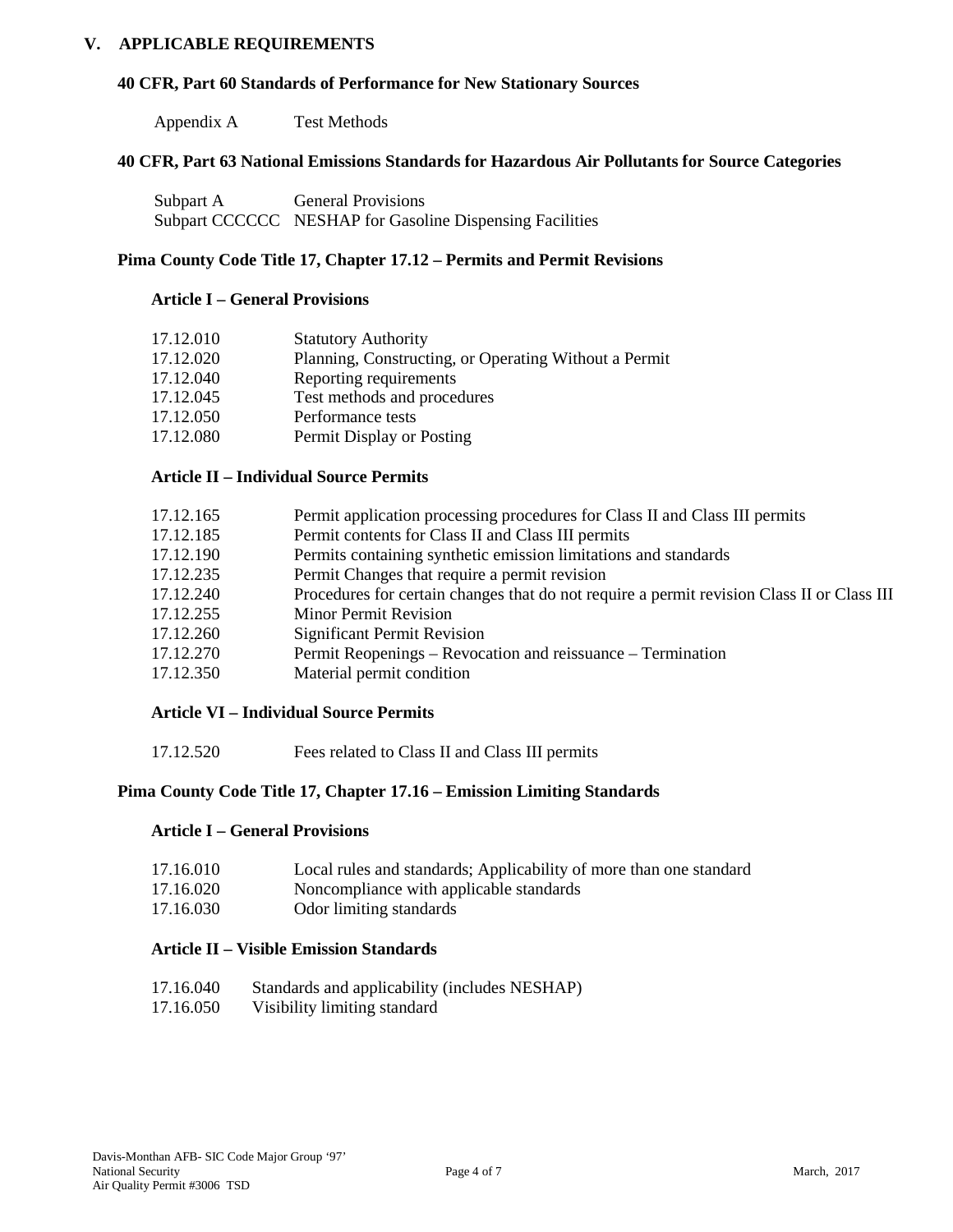## **Article IV – New and Existing Stationary Source Performance Standards**

| 17.16.130 | Applicability                                                     |
|-----------|-------------------------------------------------------------------|
| 17.16.230 | Standards of performance for storage vessels of petroleum liquids |
| 17.16.400 | Organic solvents and other organic materials                      |
| 17.16.430 | Standards of performance for unclassified sources                 |

## **Pima County Code Title 17, Chapter 17.20 – Emissions Source Testing and Monitoring**

| 17.20.010 | Source sampling, monitoring and testing |
|-----------|-----------------------------------------|
| 17.20.040 | Concealment of emissions                |

## **Pima County Code Title 17, Chapter 17.24 – Emission Source Recordkeeping and Reporting**

| 17.24.020 | Recordkeeping for compliance determination |
|-----------|--------------------------------------------|
| 17.24.050 | Reporting as permit requirement            |

# **VI. REQUIREMENTS SPECIFICALLY IDENTIFIED AS NON-APPLICABLE**

In accordance with PCC 17.04.340.A.(114) PDEQ has determined that the emissions from the diesel dispensing and storage operations as well as the woodworking shop particulate cyclone control which falls under SIC Code Major Group 65 are insignificant activities and not otherwise subject to any applicable requirements.

# **VII. PERMIT CHANGES and APPLICABILITY DETERMINATIONS**

## **A. Permit and Permit Summary:**

The Specific Conditions have been organized into permit sections specific to the equipment and emission source categories at the facility. Some conditions in the previous permit may no longer apply or not be included. Conditions to voluntarily limit the emissions of HAPs from sources covered by this permit previously contained in Air Permit #1701 have been incorporated into the permit. The permit limits the throughput of fuels stored and dispensed. Additional monitoring for fuel throughputs, dispensing facilities, degreasing units, miscellaneous chemicals/materials usage, and portable sources that may become stationary sources has also been included in the permit.

### **B. General Applicability (Section 1):**

This Section of the permit incorporates provisions relating the statutory authority, permit classification, and provides a summary of the permitted facility sources and the organization of the permit sections.

### **C. Permit-Wide Operations (Section 2):**

This Section incorporates permit-wide provisions applicable to all sources covered under this permit and is used to streamline provisions applicable to the specific sources in other Sections of the permit. The facility-wide provisions include the following: voluntary emission limitations, general control standards, materials handling standards, odor limiting standard, opacity limit, visibility limiting standard, disposition of portable sources, miscellaneous chemical/materials use, and asbestos requirements for demolition and renovation activities. This Section also includes the permit-wide provisions for monitoring, recordkeeping, reporting requirements, facility changes, and testing requirements.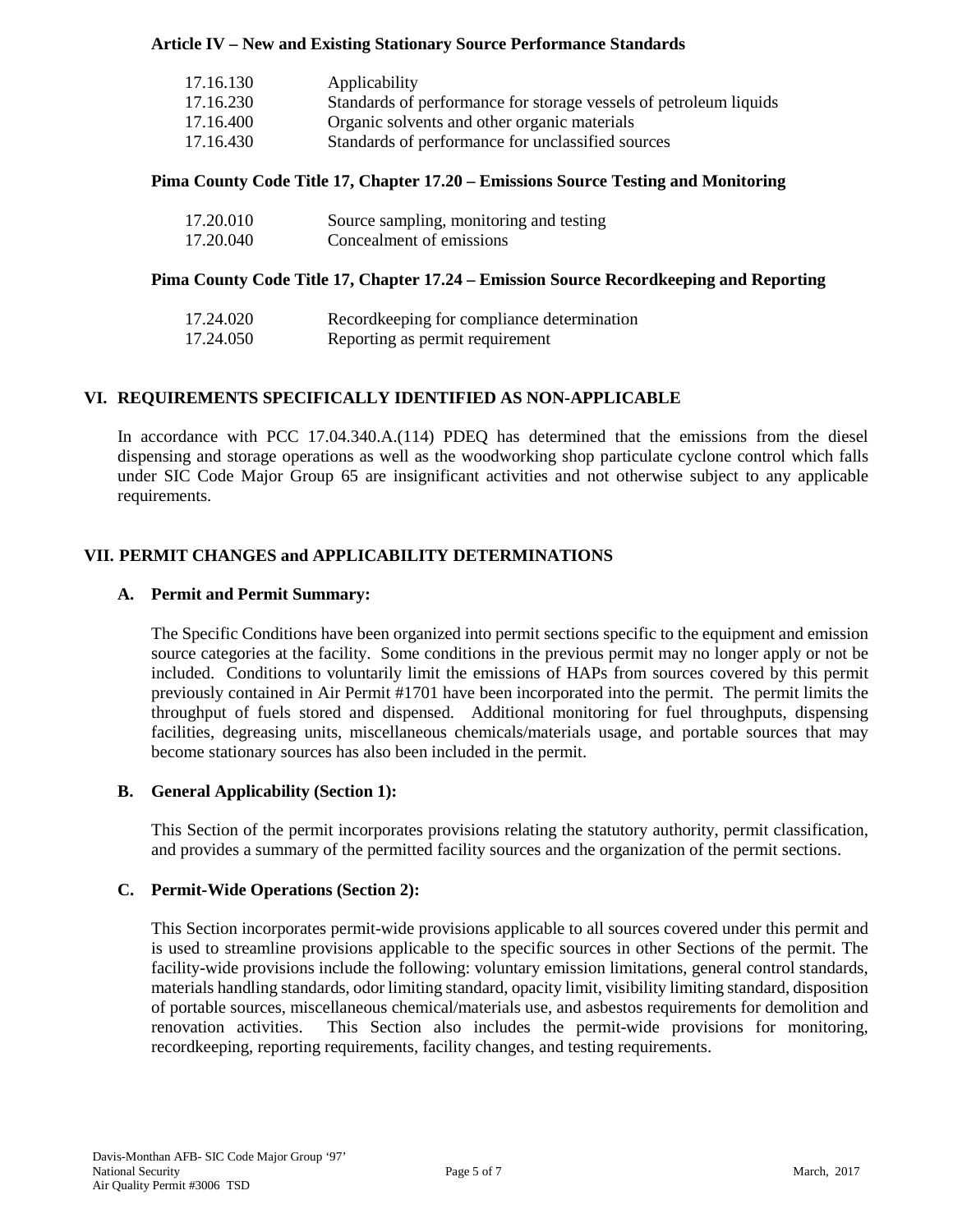## **D. Fuel Storage and Dispensing Facilities (Section 3):**

This Section incorporates voluntary throughput limits on the amount of gasoline stored, loaded, and dispensed from gasoline storage and dispensing facilities covered by the permit and includes specific local, and federal requirements for gasoline dispensing facilities.

## **E. Solvent Degreasing/Cleaning Operations (Section 4):**

This Section incorporates emission standards and monitoring requirements for solvent degreasing/cleaning operations.

## **F. Specific Applicability Provisions (Section 5):**

This Section of the permit includes specific conditions on the applicability of the permitted facility sources to local and federally applicable rules and relates the specific applicability of equipment and operations to source categories in each Section of the permit.

### **VII. Periodic Monitoring**

This is a Class II permit and as such does not include the mandatory submittal of a semiannual summary report of required monitoring or an annual compliance certification to the Control Officer. The permit requires the facility to maintain the required periodic monitoring records and/or reports on site.

## **IX. Control Technology Determination**

No control technologies needed to be determined; the source is not subject to RACT, BACT or LAER.

# **X. Exclusion of PCC Particulate Matter Discharge Rate Standards**

The applicable PCC rules for the maximum particulate discharge rates are not normally included for Class II area source permits as explained below.

- For particulate matter sources, the calculated maximum particulate matter discharge rate, as provided in Title 17, yields maximum rates that far exceed the emissions expected from most typical area sources. For example, a 200 ton/hour process source, which is typical for an average construction aggregate, screening operation, would be limited to a maximum particulate matter discharge rate of 40.4 lbs/hour or 177 tons/year. This limit far exceeds estimated emissions from typical sources using EPA AP-42 emission factors and the source is far more likely to exceed opacity and visibility limiting standards well before reaching this limit.
- With regard to fuel burning equipment, PCC 17.16.165.C limits the emissions of particulate matter from commercial and industrial fossil-fuel fired equipment (including but not limited to boilers). This limit is not normally included in permits because allowable emissions are consistently over an entire order of magnitude higher than EPA AP-42 estimated potential emissions. The chart below, illustrates the point.